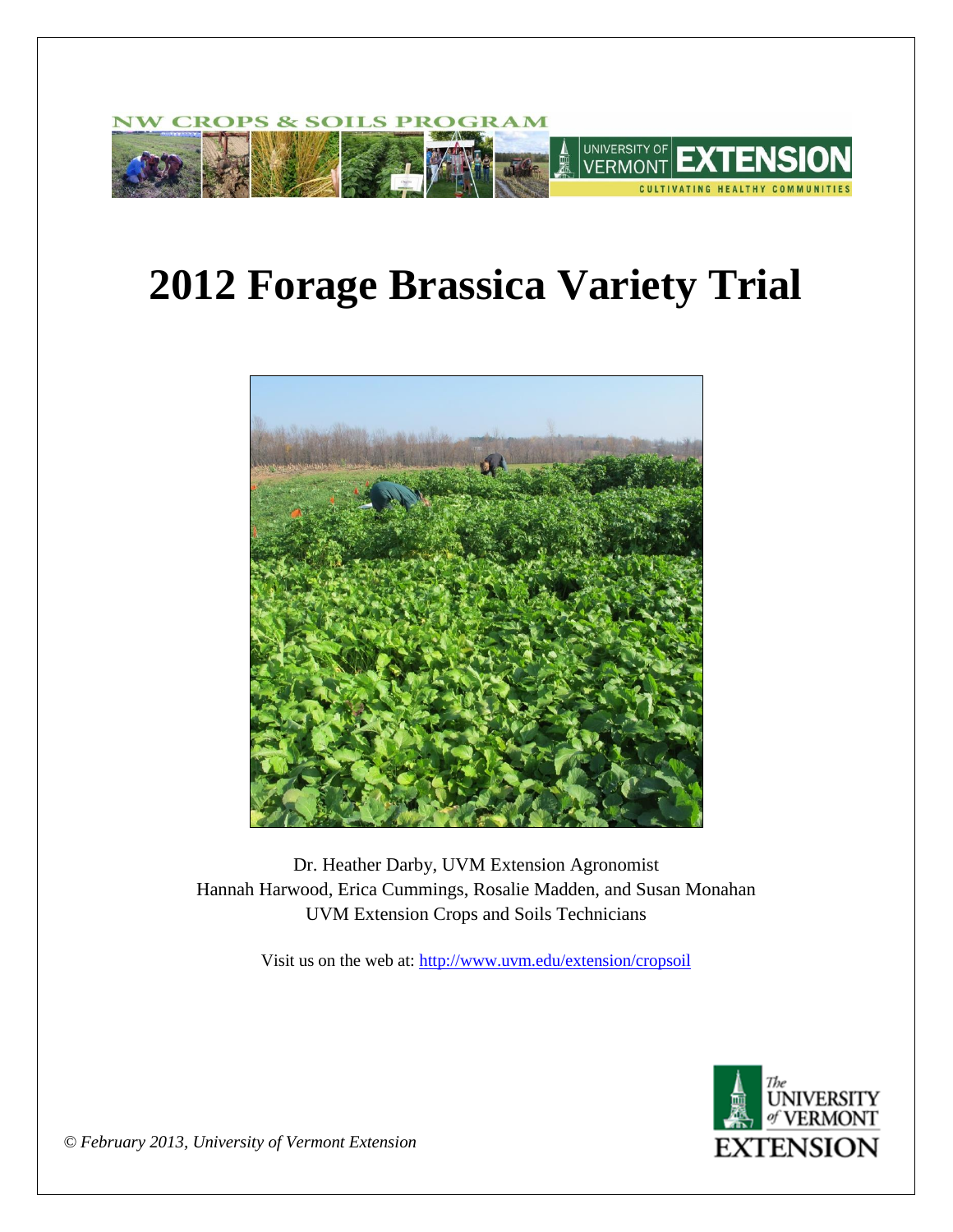### **2012 FORAGE BRASSICA VARIETY TRIAL Dr. Heather Darby, University of Vermont Extension [Heather.Darby\[at\]uvm.edu](mailto:heather.darby@uvm.edu?subject=2012%20Forage%20Brassica%20Report)**

Forage brassicas can provide a near-concentrate type diet late in the season, allow for an extra grazing opportunity after annual row crops are harvested, and establish forage to fill a gap in feed quality and supply. These crops can provide a high quality feed in a short period of time, fitting well into rotations of other crops, extending the grazing season and reducing reliance on expensive commercial feed inputs. The University of Vermont's Northwest Crops & Soils Program conducted a forage brassica variety trial to evaluate yield and quality of this annual crop.

## **MATERIALS AND METHODS**

In 2012, a variety trial was initiated at Borderview Research Farm in Alburgh, VT, in order to evaluate four forage brassica varieties (Table 1, Figure 1).

|  | Table 1. Forage brassica varieties and their sources, 2012. |  |  |
|--|-------------------------------------------------------------|--|--|
|  |                                                             |  |  |

| <b>Variety</b> | <b>Species</b> | <b>Seed source</b> |
|----------------|----------------|--------------------|
| Appin          | Turnip         | King's Agriseed    |
| <b>Barkant</b> | Turnip         | Barenbrug          |
| Bonar          | Rape           | King's Agriseed    |
| Braco          | White mustard  | Preferred Seed Co. |

The seedbed at Borderview Research Farm was prepared using standard local practices, including moldboard plowing the previous winter wheat crop under and finishing with disk



**Figure 1. Appin turnip just before harvest.**

and drag harrows (Table 2). The soil was a Benson rocky silt loam. The experimental design was a randomized complete block with three replications. Each plot was 5' by 25,' and a Carter cone seeder was used to plant brassicas at a rate of 6.4 lbs per acre on 23-Aug.

|  | Table 2. Agronomic and trial information for the 2011 forage brassica variety trial. |  |  |
|--|--------------------------------------------------------------------------------------|--|--|
|  |                                                                                      |  |  |

| <b>Location</b>               | <b>Borderview Farm-Alburgh, VT</b>   |
|-------------------------------|--------------------------------------|
| Soil type                     | Benson rocky silt loam               |
| Previous crop                 | Winter wheat                         |
| Tillage operations            | Moldboard plow, disking, drag harrow |
| Plot size (ft.)               | 5 x 25                               |
| Replicates                    | 3                                    |
| Planting date                 | $23$ -Aug                            |
| Seeding rate (lbs $ac^{-1}$ ) | 6.4                                  |
| Harvest date                  | $26$ -Oct                            |

All plots were hand harvested on 26-Oct. Samples were dried and ground, and a subsample was retained for chemical analysis. Forage quality was analyzed at Cumberland Valley Analytical Services in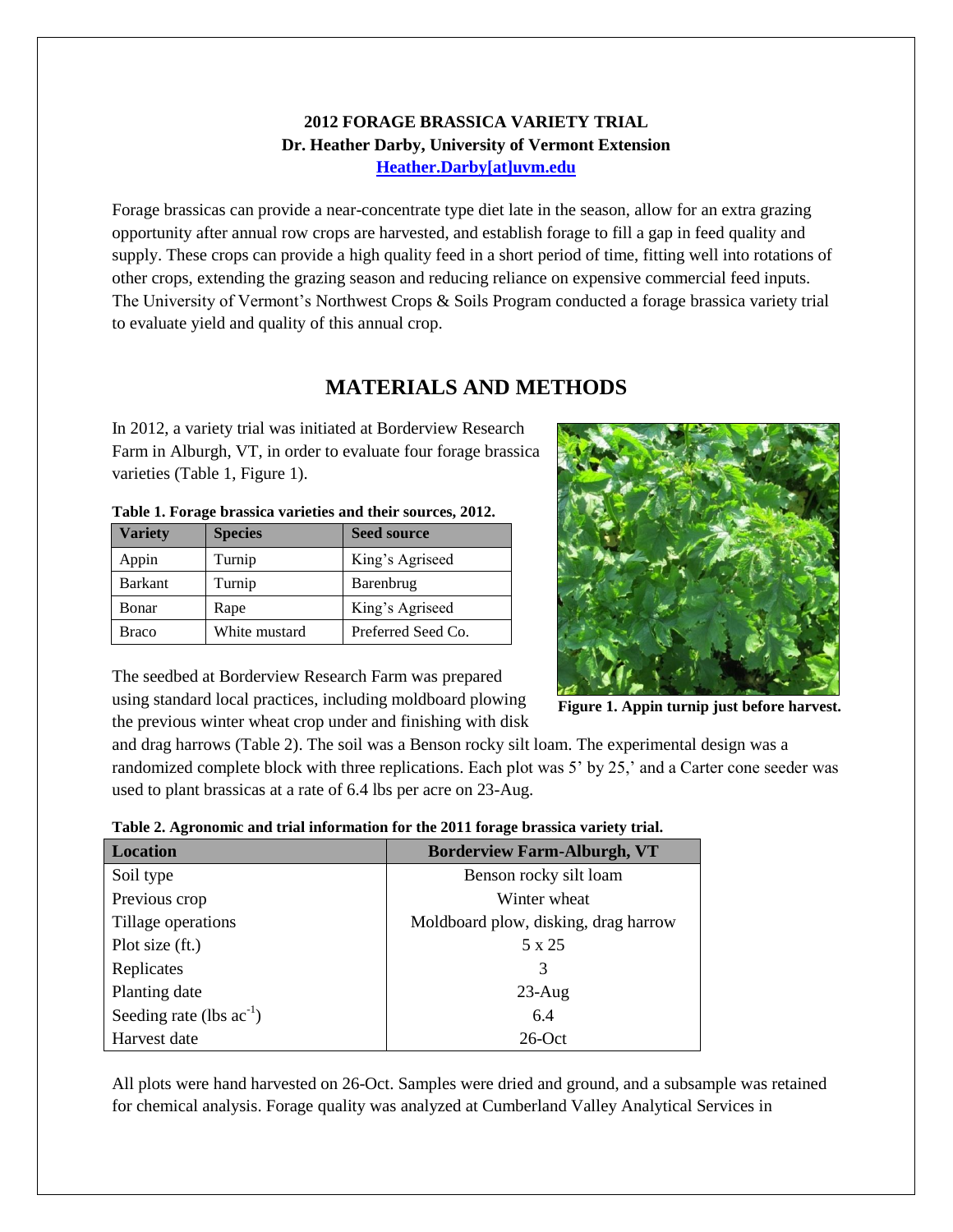Hagerstown, Maryland using wet chemistry techniques. Plot subsamples were analyzed for crude protein (CP), acid detergent fiber (ADF), neutral detergent fiber (NDF), ash, non-fiber carbohydrates (NFC), nonstructural carbohydrates (NSC), total digestible nutrients (TDN) and net energy for lactation ( $NE<sub>L</sub>$ ). The percentage of fat in the sample was determined by ether extraction. The CP content of forages is determined by measuring the amount of nitrogen and multiplying by 6.25. The bulky characteristics of forage come from fiber. High fiber is negatively associated with forage feeding values since the less digestible portions of plants are contained in the fiber fraction. The detergent fiber analysis system separates forages into two parts: cell contents, which include sugars, starches, proteins, nonprotein nitrogen, fats and other highly digestible compounds; and the less digestible components found in the fiber fraction. The total fiber content of forage is contained in the neutral detergent fiber (NDF). Chemically, this fraction includes cellulose, hemicellulose and lignin. Because of these chemical components and their association with the bulkiness of feeds, NDF is closely related to feed intake and rumen fill in cows. In addition, the micronutrients calcium, phosphorus, magnesium, potassium, iron, manganese, zinc and copper were quantified in each sample.

Variations in yield and quality can occur because of variations in genetics, soil, weather, and other growing conditions. Statistical analysis makes it possible to determine whether a difference among treatments is real or whether it might have occurred due to other variations in the field. All data was analyzed using a mixed model analysis where replicates were considered random effects. At the bottom of each table, a LSD value is presented for each variable (e.g. yield). Least Significant Differences (LSDs) at the 10% level (0.10) of probability are shown. Where the difference between two treatments within a column is equal to or greater than the LSD value at the bottom of the column, you can be sure in 9 out of 10 chances that there is a real difference between the two values. Treatments listed in bold had the top performance in a particular column; treatments that did not perform significantly worse than the topperformer in a particular column are indicated with an asterisk. In the example at right, treatment A is significantly different from treatment C, but not from treatment B. The

difference between A and B is equal to 400, which is less than the LSD value of 500. This means that these treatments did not differ in yield. The difference between A and C is equal to 650, which is greater than the LSD value of 500. This means that the yields of these treatments were significantly different from one another.

| <b>Variety</b> | Yield |
|----------------|-------|
| A              | 1600* |
| B              | 1200* |
| €              | 950   |
| LSD(0.10)      | 500   |

#### **RESULTS**

Using an on-site Davis Instruments Vantage Pro2 Weather Station at Borderview Research Farm in Alburgh, VT, weather data are summarized for the 2012 forage brassica growing season (Table 3). The 2012 fall growing season was warmer than average, with the month of October being 4.2°F warmer than the historical (1981-2010) average. August was slightly drier than normal, but September and October each had more rainfall than normal. For this trial, Growing Degree Days (GGDs) are calculated with a base temperature of 32°F and a maximum temperature of 90°F. There were 2717 accumulated GDDs, 218 more than the 30-year average.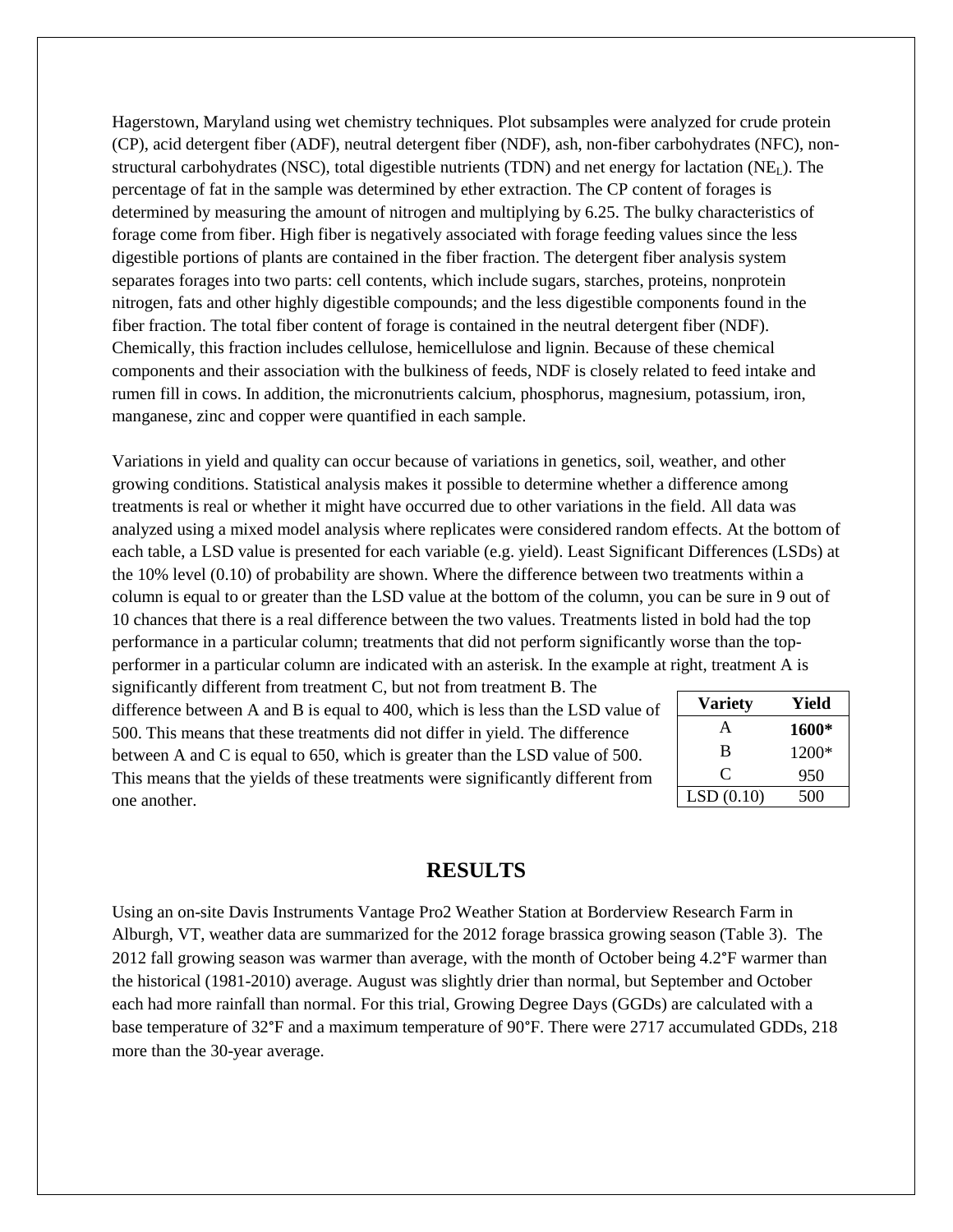| Alburgh, VT                       | August | September | October |
|-----------------------------------|--------|-----------|---------|
| Average temperature $(^{\circ}F)$ | 71.1   | 60.8      | 52.4    |
| Departure from normal             | 2.3    | 0.2       | 4.2     |
|                                   |        |           |         |
| Precipitation (inches)*           | 2.9    | 5.4       | 4.1     |
| Departure from normal             | $-1.0$ | 1.7       | 0.5     |
|                                   |        |           |         |
| Growing Degree Days (base 32°F)   | 1211   | 866       | 640     |
| Departure from normal             | 72     |           | 138     |

|  |  | Table 3. Temperature, precipitation, and Growing Degree Days (GDDs) data by month for Alburgh, VT. |
|--|--|----------------------------------------------------------------------------------------------------|
|  |  |                                                                                                    |

Based on weather data from a Davis Instruments Vantage Pro2 with WeatherLink data logger. Historical averages are for 30 years of NOAA data (1981-2010).

\* Precipitation data from Aug-Sep 2012 are based on Northeast Regional Climate Center data from an observation station in Burlington, VT.

Forage brassicas differed significantly in plant characteristics, yield and quality (Table 4). Plant height varied significantly by variety; the white mustard variety Braco was 29.1 inches tall, significantly taller than all the rest of the varieties (Figure 2). Braco was also the variety with the greatest percentage of dry matter at harvest (13.2%), though the average dry matter content was 10.4% for the trial. Though yields did not differ significantly by variety, the greatest yield observed was in Braco (2594 lbs per acre). Crude protein was not statistically different by variety, and the average CP for the trial was 22.1% of the dry matter yield. There was a significant difference in the ADF of the four trialed varieties; the rape variety Bonar had the lowest ADF content (13.1%), though this was statistically similar to all varieties except Braco. Likewise, the NDF content was lowest in Bonar rape, statistically similar in the turnip varieties Appin and Barkant. The NFC and NSC were highest in Appin turnip, though not statistically better than Barkant. The total digestible nutrients (TDN) content was greatest in Bonar (69.2%), though not statistically greater than Appin and Barkant (Figure 3). Net energy for lactation  $(NE_L)$  was greatest in Bonar rape (0.72 Mcal per lb), though not statistically better than Appin turnip. The fat content was also highest in Bonar rape (2.55%), significantly higher than all other varieties. It appears from this one year of data that Bonar rape and Appin Turnip had exceptional forage quality but tended to yield slightly less than the other forage brassicas evaluated in this trial. Braco white mustard had significantly lower quality than the other forage varieties.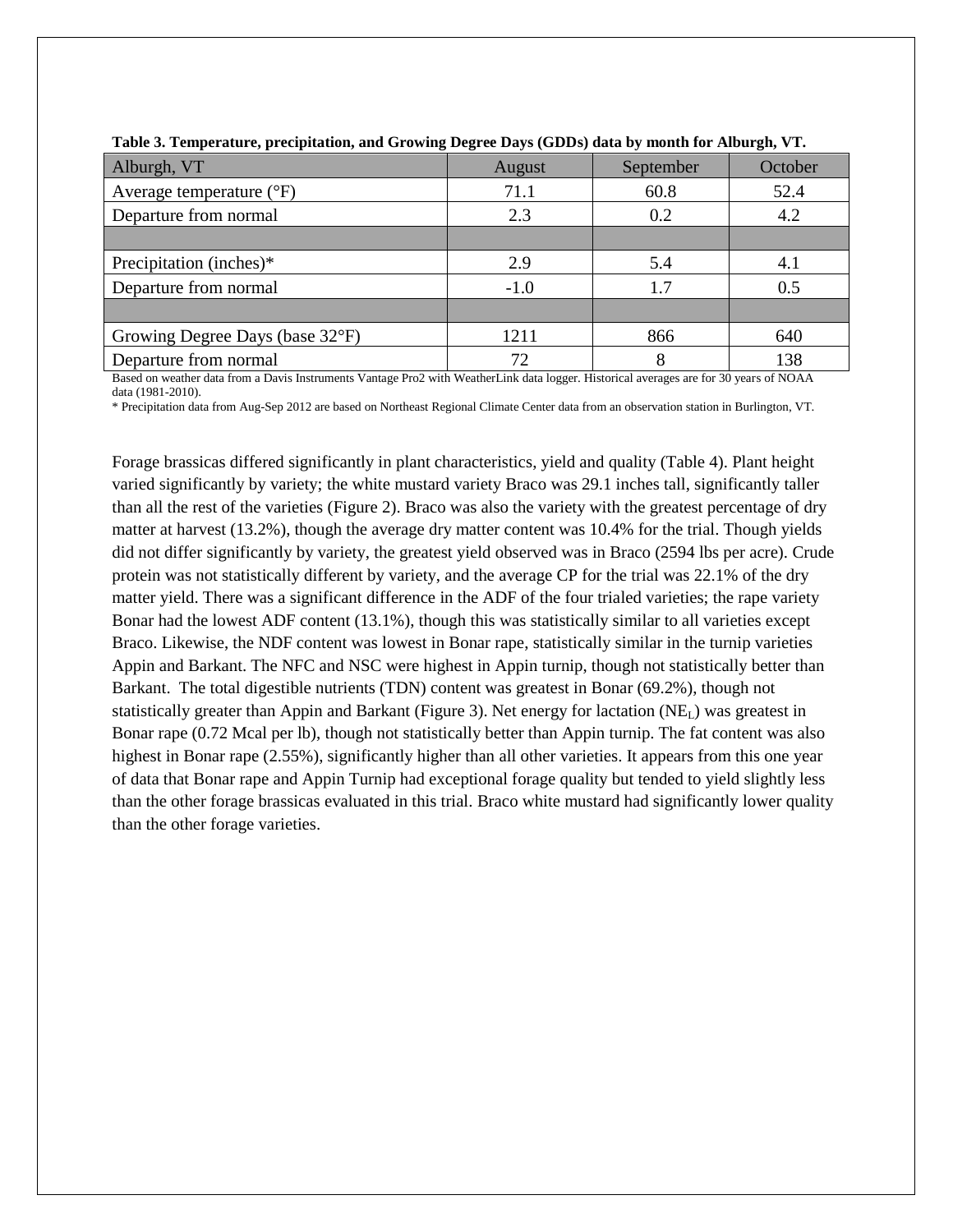| Variety        | Plant   | Dry            | DM<br>yield      | Crude        | ADF          | <b>NDF</b>   | Ash          | <b>NFC</b>   | <b>NSC</b> | <b>TDN</b>   | NE <sub>L</sub>   | Fat     |
|----------------|---------|----------------|------------------|--------------|--------------|--------------|--------------|--------------|------------|--------------|-------------------|---------|
|                | height  | matter<br>(DM) |                  | protein      |              |              |              |              |            |              |                   |         |
|                | 1n      | %              | lbs<br>$ac^{-1}$ | $%$ of<br>DM | $%$ of<br>DM | $%$ of<br>DM | $%$ of<br>DM | $%$ of<br>DM | % of<br>DM | $%$ of<br>DM | Mcal<br>$lb^{-1}$ | $\%$    |
| Appin          | 20.5    | 8.7            | 1725             | 21.0         | $13.3*$      | $17.8*$      | 16.9         | $43.4*$      | $20.9*$    | $67.8*$      | $0.70*$           | 1.49    |
| <b>Barkant</b> | 17.7    | 9.5            | 2098             | 21.3         | $13.7*$      | $18.4*$      | 17.1         | $42.6*$      | $18.2*$    | $66.1*$      | 0.68              | 1.53    |
| Bonar          | 13.1    | 10.1           | 1641             | 23.5         | $13.1*$      | $17.6*$      | $14.8*$      | 42.4         | 18.1       | $69.2*$      | $0.72*$           | $2.55*$ |
| <b>Braco</b>   | $29.1*$ | $13.2*$        | 2594             | 22.4         | 23.1         | 32.1         | $14.3*$      | 30.8         | 10.8       | 61.7         | 0.64              | 1.20    |
| LSD(0.10)      | 5.3     | 0.8            | <b>NS</b>        | <b>NS</b>    | 2.0          | 3.0          | 1.4          | 5.6          | 4.1        | 3.3          | 0.04              | 0.28    |
| Trial mean     | 20.1    | 10.4           | 2015             | 22.1         | 15.8         | 21.5         | 15.8         | 39.8         | 17.0       | 66.2         | 0.68              | 1.69    |

**Table 4. Crop stand characteristics and dry matter yield of four trialed forage brassicas.**

Treatments indicated in **bold** had the top observed performance.

\* Treatments indicated with an asterisk did not perform significantly lower than the top-performing treatment in a particular column.

NS – No significant difference was determined between treatments.



**Figure 2. Plant height and dry matter yield by variety. Varieties with the same letter did not vary significantly from one another in plant height (p=0.10). There was no statistical difference in dry matter yield by variety.**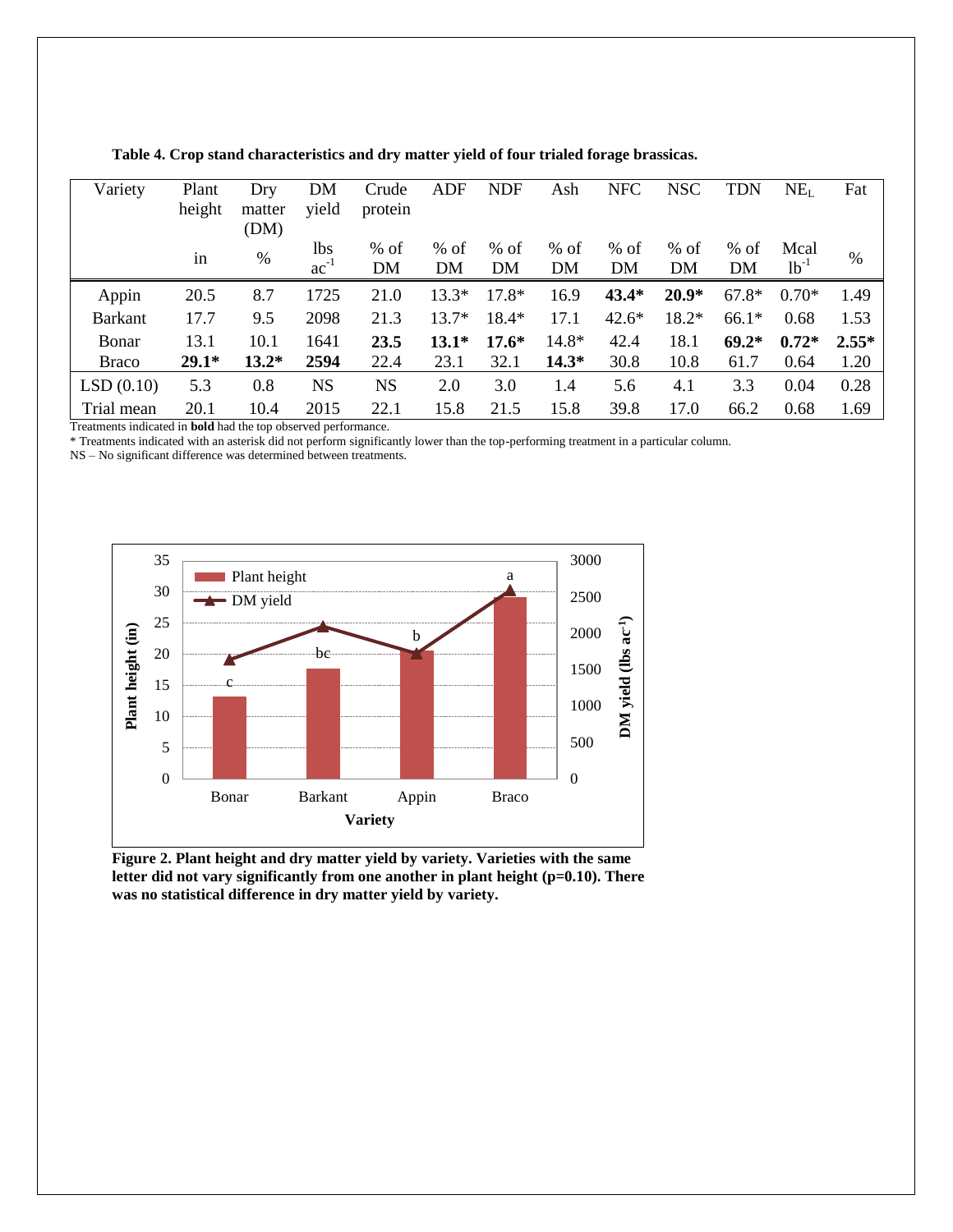

**Figure 3. Total digestible nutrients by variety. Varieties with the same letter did not vary significantly from one another (p=0.10).**

The four trialed forage brassica varieties varied significantly in their nutrient and micronutrient analyses (Table 5). There were significant differences by variety in calcium (Ca), phosphorus (P), potassium (K), manganese (Mn) and copper (Cu). The greatest Ca content was in Barkant turnip (3.13% of dry matter), though this was not statistically greater than Braco mustard. Phosphorus was highest in Appin turnip (0.53%), significantly greater than all other varieties. Potassium was highest in Appin and Barkant turnips The variety Barkant turnip had the highest level of the micronutrient Mn (31.3 ppm), though this was not statistically greater than Bonar rape. Appin turnip was the top performer in Cu (6.67 ppm). Magnesium (Mg), iron (Fe) and zinc (Zn) were not significantly impacted by variety. The turnip varieties appeared to have the highest levels of macro and micro nutrients.

| Variety        | Ca      | P       | Mg      | K       | Fe  | Mn      | Zn   | Cu      |
|----------------|---------|---------|---------|---------|-----|---------|------|---------|
|                | % of DM | % of DM | % of DM | % of DM | ppm | ppm     | ppm  | ppm     |
| Appin          | 2.72    | $0.53*$ | 0.15    | $4.79*$ | 128 | 23.0    | 33.3 | $6.67*$ |
| <b>Barkant</b> | $3.13*$ | 0.47    | 0.16    | $4.51*$ | 146 | $31.3*$ | 25.7 | 6.00    |
| Bonar          | 2.51    | 0.44    | 0.18    | 3.99    | 131 | $26.7*$ | 27.7 | 5.00    |
| <b>Braco</b>   | $2.93*$ | 0.29    | 0.16    | 2.91    | 98  | 17.3    | 32.3 | 5.00    |
| LSD(0.10)      | 0.40    | 0.05    | NS      | 0.56    | NS  | 6.8     | NS   | 0.46    |
| Trial mean     | 2.82    | 0.43    | 0.16    | 4.05    | 126 | 24.6    | 29.8 | 5.67    |

**Table 5. Nutrient and micronutrient analysis of four trialed forage brassicas.**

Treatments indicated in **bold** had the top observed performance.

\* Treatments indicated with an asterisk did not perform significantly lower than the top-performing treatment in a particular column.

#### NS – No significant difference was determined between treatments.

### **DISCUSSION**

Forage brassicas have great potential as an additional grazing crop in the Northeast. With average dry matter yields of over a ton, this study demonstrated that any of the trialed forage brassica varieties could be a strong addition to a feeding plan, providing valuable nutrition during seasonal feed shortages and reducing the need for imported feed. While statistically insignificant, the white mustard Braco had the highest dry matter yield (2594 lbs per acre).